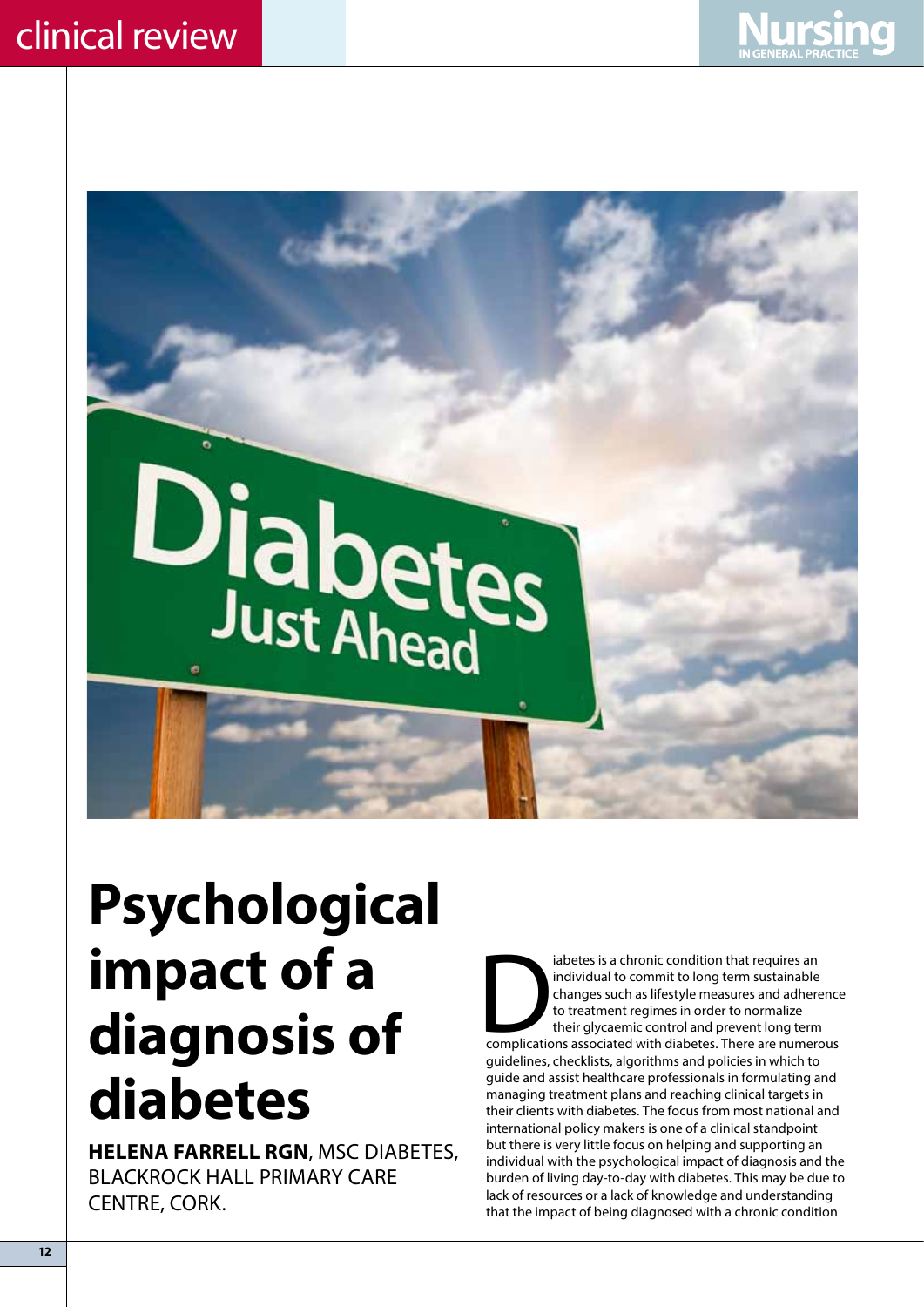can have and also the psychological supports that need to be in place for people with diabetes, from diagnosis right through their lifetime living with the condition.

The intensity of education and information that needs to be addressed on diagnosis of diabetes can be overwhelming for many and may result in them exhibiting characteristics of denial or indifference so as to protect themselves from the reality of their diagnosis. Lack of continuity or clarity of information provided by healthcare professionals to people with diabetes, can lead to a lack of mistrust of the profession and may hinder adherence to treatment regimes, lifestyle changes and overall self management plans. Therefore it is vital at diagnosis to address all these issues and actively seek engagement from the person diagnosed with diabetes so as to lessen the psychological impact of being diagnosed and living with diabetes.

### **Coping with a diagnosis**

The majority of people with diabetes will be diagnosed in primary care, so there is a greater responsibility on healthcare professionals working in primary care to reduce the psychological impact of being diagnosed with diabetes. Many people when diagnosed with diabetes, may not even have realised that they were at risk of developing the condition, and therefore may exhibit behaviours such as indifference and even denial.<sup>1</sup> This is especially true of people who are diagnosed with type 2 diabetes, as they may feel very well on diagnosis, be symptom free and therefore may not regard their diagnosis and condition as significant.

For many, they may have very negative associations and opinions of diabetes, either due to the experience of family members, neighbours or friends living with diabetes, or through the media. It is widely regarded that when individuals are diagnosed with a long term, chronic condition such as diabetes, and especially in the case of type 1 diabetes, the individual may experience an emotional response similar to the five stages of grieving/loss as outlined by Elizabeth Kubler Ross. These are denial, anger, bargaining, depression and acceptance.<sup>2</sup>

People may not experience them in order, or may experience only one or two stages. But it is vital that all healthcare professionals understand and recognize all of these stages and an individual's response to them. The healthcare professional possibly may have to adapt their approach/treatment regime until an individual comes to terms with their diagnosis of diabetes. An individual may see their diagnosis as a loss of health, and be overwhelmed at the changes adapting to new lifestyle habits and behaviours. Also while they may initially appear to cope with their diagnosis, a change to their treatment regime such as increasing medications or commencing on insulin therapy in aype 2 diabetes may trigger any stage to emerge, as they may associate this change as a worsening of their condition and further loss to their health.

It is important as that we recognise and assist our clients through these stages, by reassuring them that these feelings are normal, encourage them to express them in relation to their diagnosis, identify coping mechanisms and sign post to the relevant healthcare professionals if poor coping skills are identified such as depression.<sup>3</sup>

## **The individual may experience an emotional response similar to the five stages of grieving/loss as outlined by Elizabeth Kubler Ross.**

### **Psychological impact of self management**

Health care professionals, especially those working in primary care, carry a huge responsibility in providing information, advice and support to a person diagnosed with a chronic condition such as diabetes. While we may be eager to impart this information at the very beginning, we have to ask ourselves the question, are our clients ready to hear it? We also have to ask is there such as thing as too little or too much information and how do we go about finding the balance?

The provision of information, support and advice to people with diabetes, is unique from many other health conditions and illnesses. The ultimate goal in diabetes care is to empower the client towards self management of their diabetes for optimal glycaemic control and this requires not just a shift in thinking for the client, but also for the healthcare professional involved. The role of the healthcare professional in diabetes care differs from the management of other long term conditions, as they are there to help clients make informed decisions through education, advice and support. It is not taking responsibility for the client; it is being responsible *to* the client.4 The relationship between the healthcare professional and client must change to one of collaboration, where the healthcare professional is seen more as a facilitator rather than an authority figure. The client has an equal role to play, bringing their life experiences to the table and organising their diabetes diagnosis around this. As the reality of the impact this may bring to their everyday life dawns, the client can become overwhelmed and may revert to the five stages of grieving. Therefore it is important to take time when educating and informing the client, possibly spreading the education process over several visits or referring to additional services such as a diabetes specialist nurse. Healthcare professionals may tend to underestimate the psychological burden the client is now facing and provide too much information too quickly, which may have a negative effect on the client.

Time constraints, limited access to services and resources are cited by healthcare professionals in primary care as